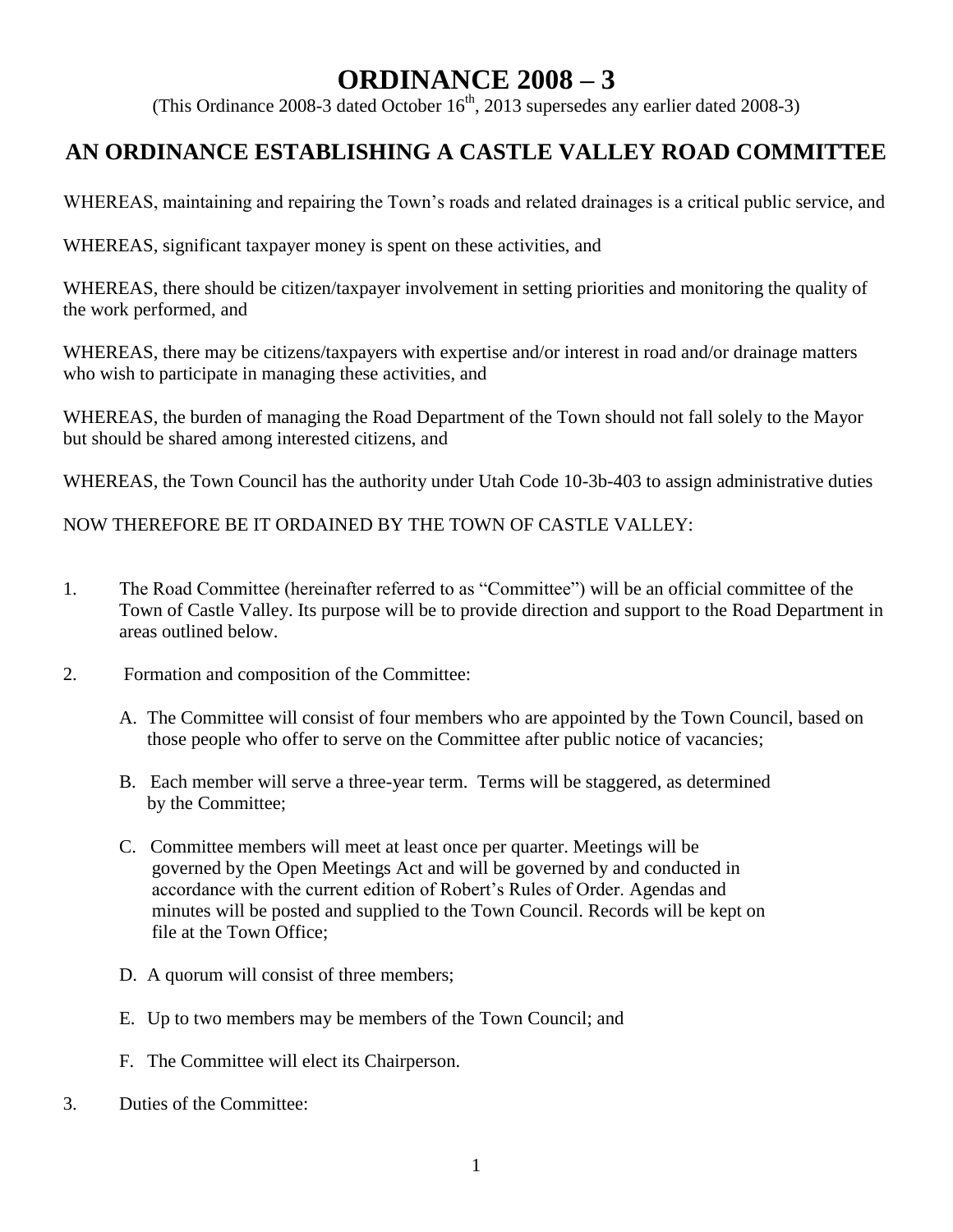- A. The Committee will create and periodically review the job description for the Road Department Manager;
- B. The Committee must approve all major personnel actions regarding the Road Department Manager (i.e., hiring, firing, raises, etc.), and must participate in the Personnel Evaluation of the Road Department Manager;
- C. The Committee will create and keep an updated a list of priority projects for road repair and construction;
- D. The Committee will give the Road Department Manager overall direction for road priorities and allocation of resources;
- E. The Committee will establish a general yearly maintenance policy;
- F. The Committee will regularly review the quality and completeness of the work of the Road Department;
- G. The Committee will develop other policies as needed (e.g., driveway culvert policy, etc.) and recommend them to the Town Council;
- H. The Committee will work with the Road Department Manager on C., D. and E. above, including periodic meetings in person or via email and phone calls;
- I. The Chairperson, along with the Road Department Manager, will report relevant information at the monthly Town Council meetings, as needed;
- J. The Committee, along with the Road Department Manager, will be responsible for tracking the Road budget:
	- 1) The Road Department Manager will inform the Committee Chairperson of anticipated expenditures that would require Town Council approval. The Committee Chairperson or other available Committee member will inform the Town Council or Mayor so that the item appears on the agenda;
	- 2) The Committee, with the Road Department Manager, will establish a pay scale for Road staff, with Town Council approval; and
	- 3) The Committee Chairperson will receive from the Town Clerk prior to every Town Council meeting a report on Road Department expenditures-to-date and Road Department bills to be approved by the Council at the meeting.
- K. The Committee will interface with residents and property owners on Road issues as needed. The Road Department Manager will keep the Committee informed of such issues;
- L. The Committee will assist the Road Department Manager with special projects, such as acquiring drainage easements, as needed; and